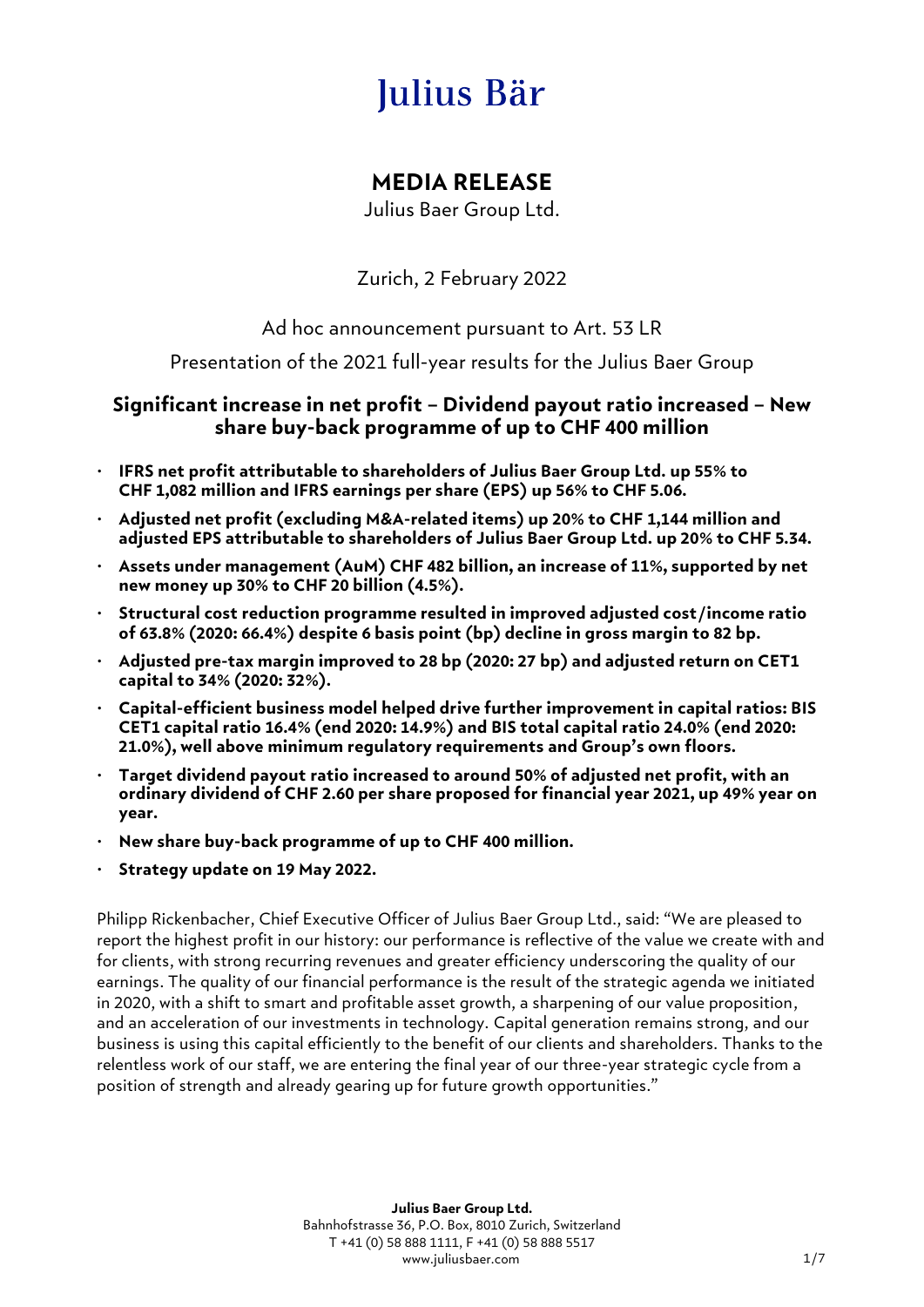#### **Alternative performance measures and reconciliations**

This media release and other communications to investors contain certain financial measures of historical and future performance and financial position that are not defined or specified by IFRS. Management believes that these alternative performance measures (APM), including adjusting the results consistently for items related to M&A activities, provide useful information regarding the Group's financial and operating performance. These APM should be regarded as complementary information to, and not as a substitute for, the IFRS performance measures. The definitions of APM used in this media release and other communications to investors, together with reconciliations to the most directly reconcilable IFRS line items, are provided in the Alternative Performance Measures document available at [www.juliusbaer.com/APM.](http://www.juliusbaer.com/APM)

#### **AuM up 11%, supported by markets and further increased net inflows**

*Assets under management* rose to CHF 482 billion, up by CHF 48 billion, or 11%. This increase was driven by significant positive market performance and bolstered by strong net new money inflows. The strengthening of the US dollar more than offset the effect of a weaker euro, leading to an overall small positive currency impact on AuM. Monthly average AuM grew by 15% to CHF 471 billion.

Net new money improved by 30% to CHF 20 billion, growing at a rate of 4.5% over the year. All regions saw positive net inflows, with particularly strong contributions from clients domiciled in Western Europe (especially the UK, Ireland, Germany, Switzerland, and Luxembourg), Asia (especially Singapore, Japan, and India), the UAE, and Brazil.

Including assets under custody of CHF 80 billion, total client assets grew by 11% to CHF 561 billion.

**Operating income up 8% on the back of substantially stronger asset-based fee income** *Operating income* grew by 8% to CHF 3,858 million on the back of a strong increase in net commission and fee income. As monthly average AuM rose by 15%, the gross margin declined to 82 bp (2020: 88 bp).

*Net commission and fee income* grew by 14% to CHF 2,296 million. This increase was driven mainly by significantly higher advisory and management fees, which went up by 22% to CHF 1,644 million, well above the 15% rise in monthly average AuM. This strong improvement reflects the success of the strategic revenue improvement measures initiated at the start of 2020, with a rise in the penetration of higher-value mandate solutions and improved investment fund fees. Brokerage commissions grew at a lower rate of 3% to CHF 839 million as client activity slowed down after a very strong first quarter of 2021.

*Net income from financial instruments measured at FVTPL<sup>1</sup>* declined by 6% to CHF 884 million as market volatility diminished and client activity in FX and precious metals subsided after the strong first quarter of 2021.

*Net interest income* rose by 1% to CHF 627 million, with the year-on-year development impacted by the sharp decrease in US interest rates in the first half of 2020. Interest income on loans declined by CHF 50 million, or 8%, to CHF 602 million despite an increase in average credit balances. However, at the same time, the net result of negative interest charged and interest paid on deposits rose by CHF 78 million to CHF 31 million: interest expense on amounts due to customers fell by CHF 66 million to CHF 8 million, while income from negative interest received on financial liabilities

<sup>1</sup> Fair value through profit or loss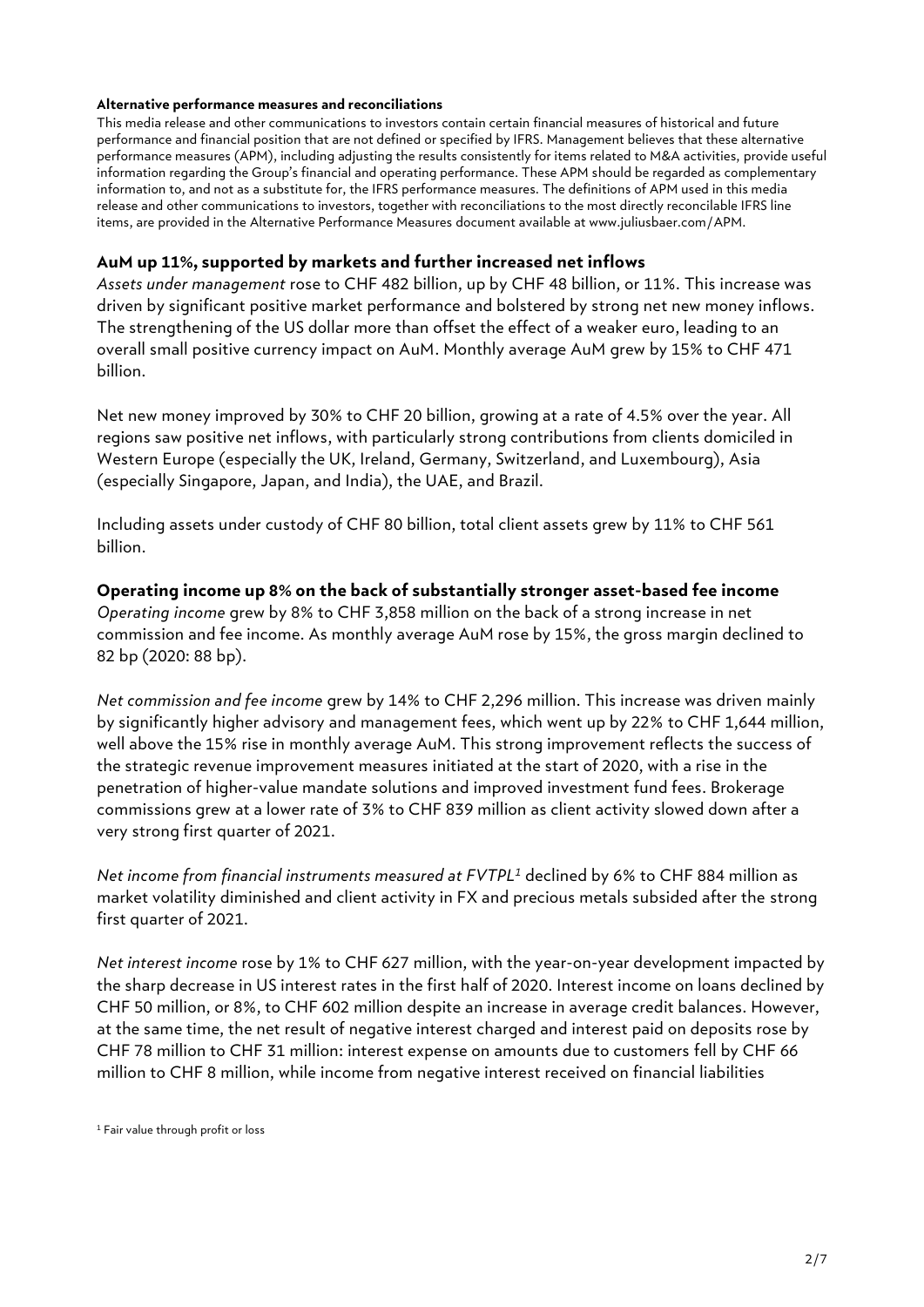increased by CHF 12 million to CHF 39 million. Lower US interest rates also impacted interest income on debt instruments at FVOCI<sup>2</sup> , which fell by CHF 20 million to CHF 115 million.

*Other ordinary results* grew by 36% to CHF 52 million.

Operating income was only marginally affected by credit provisions of CHF 2 million booked as *net credit losses on financial assets* (2020: CHF 36 million), reflecting the Group's careful management of credit risks and the high quality of its exposure.

## **Further improved cost efficiency**

*Operating expenses* according to IFRS declined by 5% to CHF 2,599 million. While *personnel expenses* rose by 4% to CHF 1,661 million, *general expenses* decreased by 4% to CHF 683 million and *amortisation and impairment of customer relationships* by 17% to CHF 58 million. *Amortisation and impairment of intangible assets* fell by 61% to CHF 102 million. *Depreciation of property and equipment* declined by 5% to CHF 96 million.

As in previous years, in the analysis and discussion of the results in the media release and the Business Review, *adjusted operating expenses* exclude M&A-related expenses (CHF 70 million in 2021 and CHF 269 million in 2020). M&A-related amortisation and impairment of customer relationships decreased to CHF 58 million (2020: CHF 70 million). There was no M&A-related impairment of intangible assets in 2021 (2020: CHF 179 million, entirely related to an impairment of the goodwill on the Group's investment in Kairos). Other M&A-related expenses decreased to CHF 12 million (2020: CHF 19 million). The reconciliations to the respective IFRS line items are provided in the Alternative Performance Measures document available at [www.juliusbaer.com/APM.](http://www.juliusbaer.com/APM)

*Adjusted operating expenses* rose by 2% to CHF 2,529 million. Excluding provisions and losses, adjusted operating expenses increased by 3% to CHF 2,462 million.

*Adjusted personnel expenses* grew by 4% to CHF 1,657 million, including CHF 21 million of severance costs related to the restructuring programme announced in February 2020 (2020: CHF 31 million). While the monthly average number of employees declined by 0.3% year on year, the strong growth in operating income and profit resulted in an increase in performance-related remuneration. At the end of 2021, the Group employed 6,727 full-time equivalents (FTEs), up by 121 from the end of 2020, of which 38 following the integration in October 2021 of Kuoni Mueller & Partner, and 24 from an increase in graduate trainees and apprentices. The remaining net increase was driven by the further internalisation of formerly external employees as part of the efficiency improvement programme initiated at the start of 2020.

*Adjusted general expenses* decreased by 3% to CHF 674 million, mainly as the result of a CHF 22 million decrease in provisions and losses to CHF 67 million. Excluding provisions and losses, adjusted general expenses still declined by CHF 2 million to CHF 607 million, as the benefits of the 2020-2021 cost-reduction programme more than offset the impact of strategic investments in technology.

While *depreciation of property and equipment* declined by 5% to CHF 96 million, *adjusted amortisation and impairment of intangible assets* grew by 26% to CHF 102 million, mainly reflecting the rise in IT-related investments in recent years.

<sup>2</sup> Fair value through other comprehensive income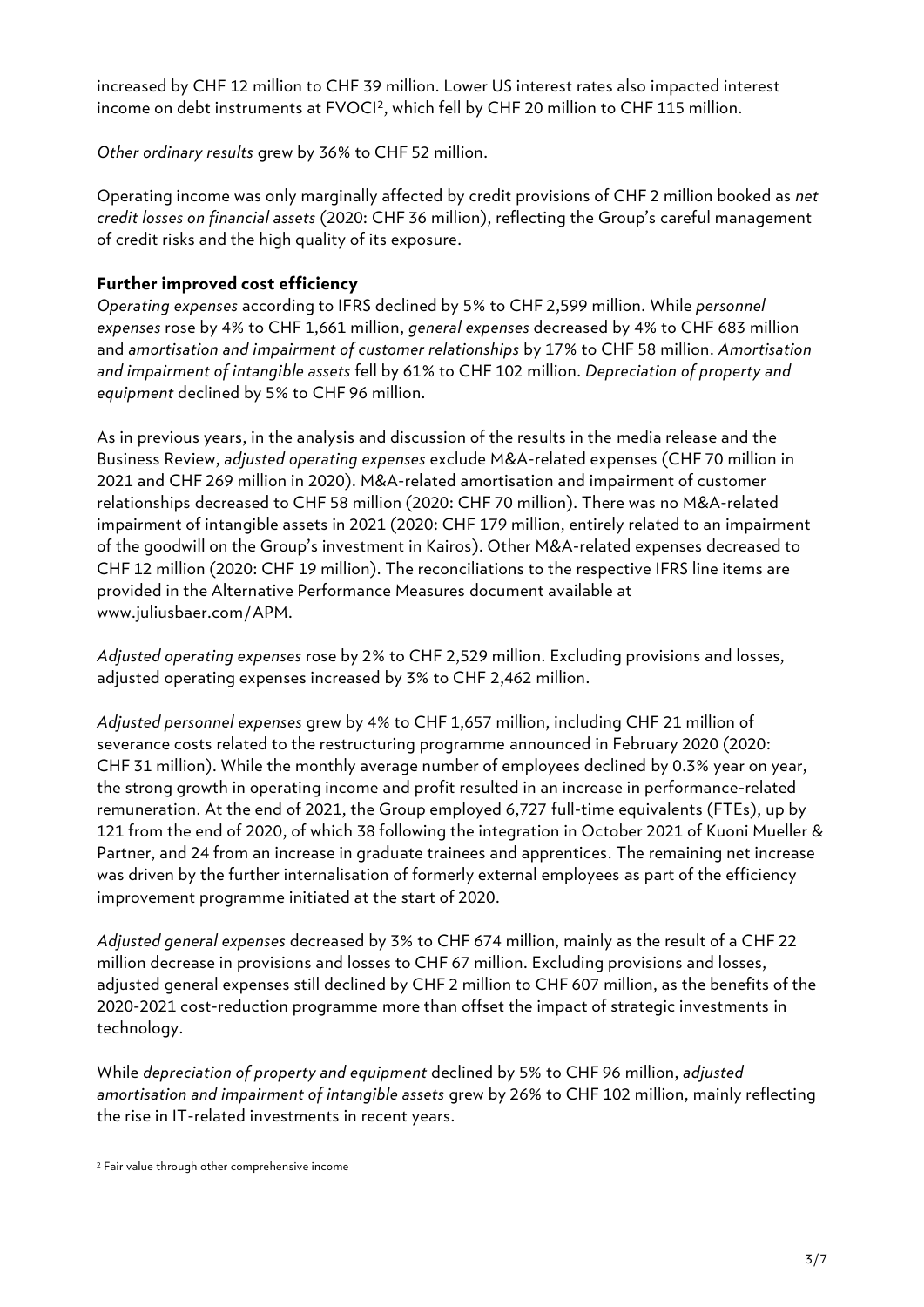The *adjusted cost/income ratio* (which excludes adjusted provisions and losses) improved to 63.8% (2020: 66.4%) and the *adjusted expense margin* (also excluding adjusted provisions and losses) to 52 bp (2020: 58 bp).

## **Record-high net profit**

IFRS *profit before taxes* rose by 49% to CHF 1,259 million. As income taxes increased by 20% to CHF 176 million, *net profit* grew by 55% to CHF 1,083 million, surpassing the CHF 1 billion mark for the first time. Net profit attributable to shareholders of Julius Baer Group Ltd. also rose by 55% to CHF 1,082 million, and EPS by 56% to CHF 5.06.

*Adjusted profit before taxes* grew by 19% to CHF 1,329 million and the adjusted pre-tax margin by 1 bp to 28 bp. The related income taxes rose by 17% to CHF 185 million, representing a tax rate of 13.9% (2020: 14.2%).

*Adjusted net profit for the Group* increased by 20% to CHF 1,144 million, adjusted net profit attributable to shareholders of Julius Baer Group Ltd. also by 20% to CHF 1,142 million, and adjusted underlying EPS attributable to shareholders by 20% to CHF 5.34.

The adjusted return on CET1 capital (RoCET1) improved to 34% (2020: 32%).

## **Balance sheet development**

*Total assets* increased by 7% to CHF 116 billion. *Loans* grew by 7% to CHF 50 billion ‒ comprising CHF 42 billion of Lombard loans (+10%) and CHF 8 billion of mortgages (-7%). As the *due to customers* position (client deposits) also increased by 7%, to CHF 83 billion, the loan-to-deposit ratio remained at 61%. While *cash* held at central banks in Europe and Switzerland grew by 36% to CHF 20 billion, *financial assets measured at FVOCI* (treasury book) decreased by 3% to CHF 13 billion. *Equity attributable to shareholders of Julius Baer Group Ltd.* rose by 5% to CHF 6.7 billion.

#### **Strongly capitalised**

BIS CET1 capital rose by CHF 0.2 billion, or 5%, to CHF 3.3 billion on the back of the significantly increased net profit. This amount is net of CHF 575 million accrued dividend and CHF 450 million used to fund the recently completed 2021 share buy-back programme. At the same time, and partially on the back of the successful issuance in September 2021 of a new USD 320 million AT1 bond (at a record-low coupon for a European USD AT1 issuer), BIS tier 1 capital increased by 11% to CHF 4.7 billion and BIS total capital by 10% to CHF 4.9 billion.

Risk-weighted assets (RWA) decreased by CHF 0.8 billion, or 4%, to CHF 20.3 billion. While operational risk positions rose by 5% to CHF 6.0 billion, credit risk positions fell by 6% to CHF 12.9 billion, market risk positions by 24% to CHF 0.9 billion, and non-counterparty-related risk positions by 11% to CHF 0.5 billion.

As a result, the *BIS CET1 capital ratio* strengthened to 16.4% (end of 2020: 14.9%) and the *BIS total capital ratio* went up to 24.0% (end of 2020: 21.0%).

As the leverage exposure increased by 10% to CHF 118 billion, the Tier 1 leverage ratio remained at 4.0%. The temporary exclusion of central bank reserves from the calculation of the leverage ratio ended on 1 January 2021.

At these levels, the Group's capitalisation continued to be solid: the CET1 and total capital ratios remained well above the Group's own floors of 11% and 15%, respectively, and significantly in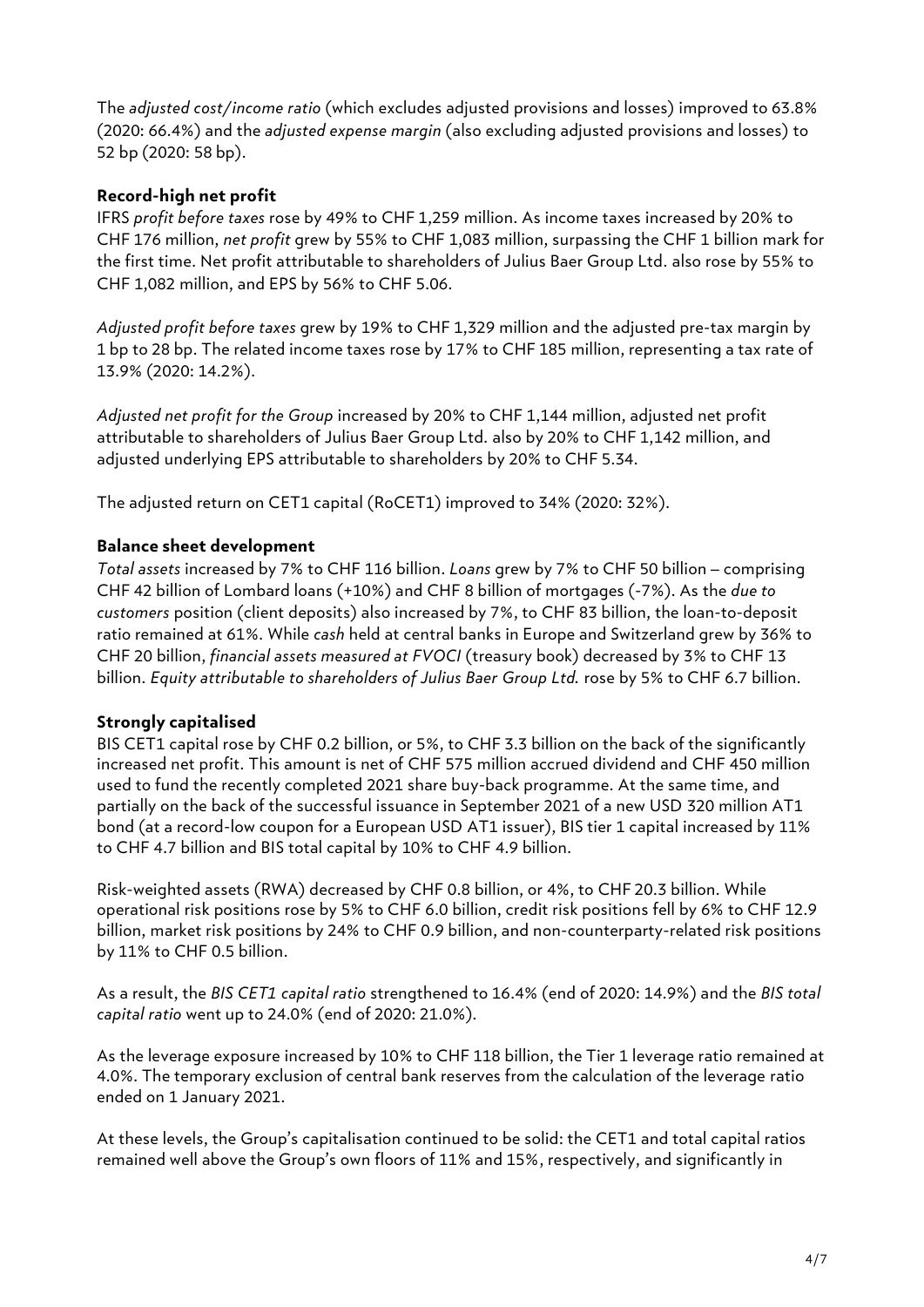excess of the regulatory minimums of 7.9% and 12.1%, respectively, applicable at the end of 2021. The Tier 1 leverage ratio continued to be comfortably above the 3.0% regulatory minimum.

#### **Share buy-back programme completed**

On 2 March 2021, the Group commenced the execution of a new programme to buy back Julius Baer Group Ltd. shares up to a purchase value of CHF 450 million. The programme was completed on 23 December 2021. Under this programme, Julius Baer repurchased a total of 7,423,208 registered shares at an average price per share of CHF 60.62 on a second trading line on the SIX Swiss Exchange. The cancellation of the shares bought back under this programme will be proposed at the Annual General Meeting of shareholders on 12 April 2022.

The cancellation of the 2,585,000 shares repurchased under the previous share buy-back programme (launched in November 2019 and terminated at the end of February 2021) was executed on 1 July 2021. Following this cancellation, the registered share capital of Julius Baer Group Ltd. amounts to CHF 4,424,488.96, divided into 221,224,448 registered shares with a par value of CHF 0.02 each.

#### **Target dividend payout ratio increased to approximately 50% – Proposed ordinary dividend of CHF 2.60 per share for 2021, up 49% from 2020**

In view of the strongly capital-generative nature of Julius Baer's business model, the Group's dividend policy is updated with an increase in the target ordinary dividend payout ratio from 40% to approximately 50% of adjusted net profit attributable to shareholders. As before, in the absence of significant events, the per-share ordinary distribution is intended to be at least equal to the previous year's dividend per share.

Consequently, for the financial year 2021 the Board of Directors of Julius Baer Group Ltd. will propose an increased ordinary dividend of CHF 2.60 per share, up 49% from 2020. Subject to shareholder approval at the Annual General Meeting of shareholders (AGM) on 12 April 2022, the dividend will be paid on 20 April 2022. Of the CHF 2.60 per share dividend, it is expected that CHF 1.50 will be paid out of retained earnings and subject to 35% Swiss withholding tax, and the balance, CHF 1.10, out of tax-exempt statutory capital reserves, not subject to Swiss withholding tax.

Provided the shareholders approve the cancellation of the 7,423,208 shares repurchased under the 2021 share buy-back programme, the total proposed distribution amount will be CHF 556 million, equivalent to 49% of adjusted net profit attributable to shareholders of Julius Baer Group Ltd.

Based on the aforementioned CHF 556 million distribution amount and including the CHF 450 million purchase value of shares bought back in 2021, the total distribution of capital to shareholders would amount to CHF 1,006 million.

#### **New share buy-back programme**

In view of Julius Baer's strong capital position and ongoing capital generation, the Board of Directors of Julius Baer has approved the launch of a new programme to buy back up to CHF 400 million purchase value of Julius Baer Group Ltd. shares. The programme is expected to be launched in early March 2022 and to run until the end of February 2023. The execution of the programme is subject to market conditions. The shares will again be bought via a second trading line on the SIX Swiss Exchange. Shares that have been repurchased under the programme are expected to be cancelled through capital reductions to be proposed at future AGMs.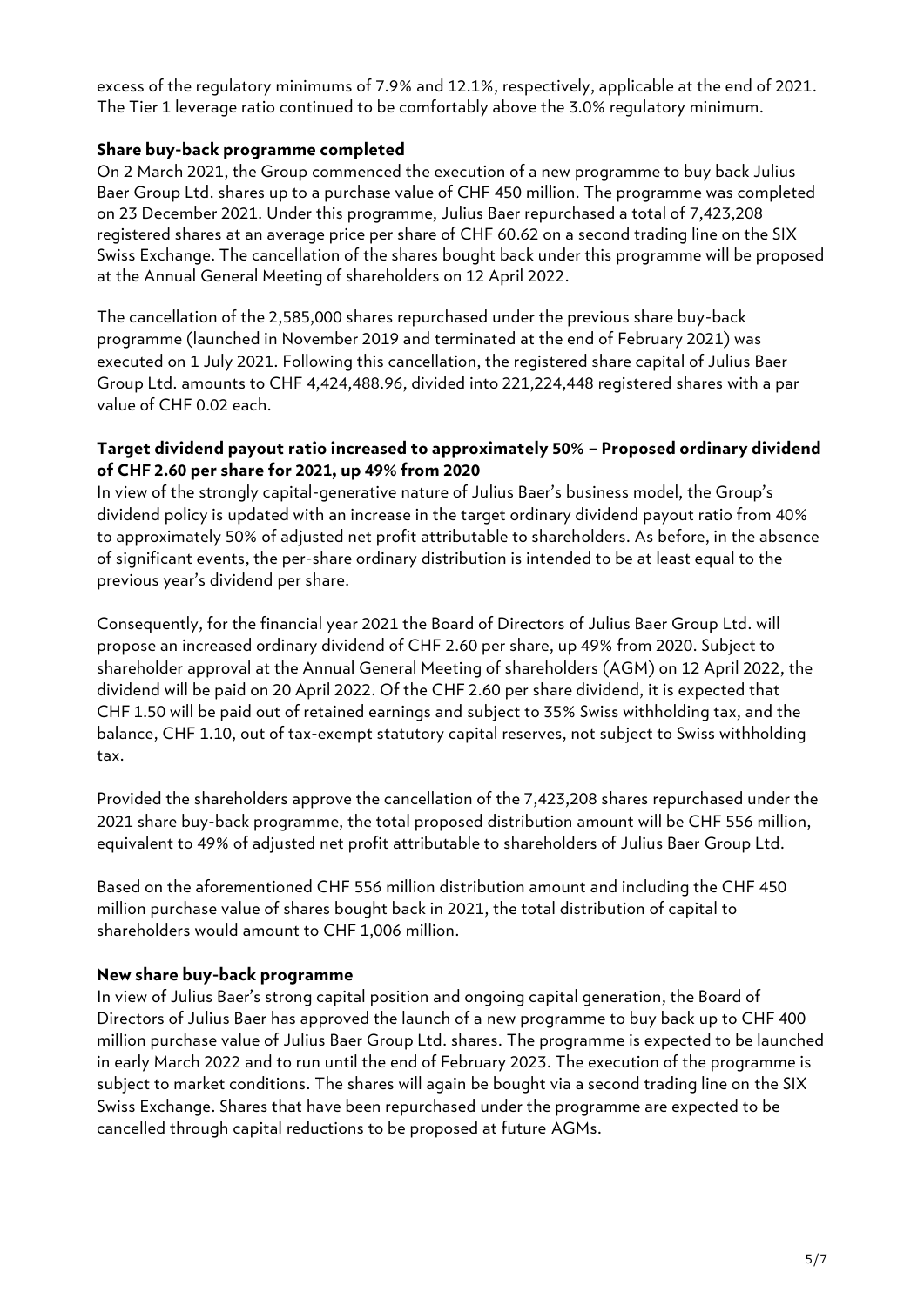#### **Strategy update on 19 May 2022**

As the current 2020-2022 three-year strategic cycle has entered its final year, Julius Baer will provide an update on its strategy focused on the next cycle starting in 2023. The strategy update will take place on 19 May 2022. More details will follow closer to the event.

\_\_\_\_\_\_\_\_\_\_\_\_\_\_\_\_\_\_\_\_\_\_\_\_\_\_

The results conference will be webcast at 9.30 a.m. (CET). All documents (presentation, Business Review 2021, Consolidated Financial Statements 2021, spreadsheets, Alternative Performance Measures document, and this media release) are available at www.juliusbaer.com.

#### **Contacts**

Media Relations, tel. +41 (0) 58 888 8888 Investor Relations, tel. +41 (0) 58 888 5256

#### **Important dates**

| 21 March 2022: | Publication of Annual Report 2021 including Remuneration Report 2021                                        |
|----------------|-------------------------------------------------------------------------------------------------------------|
| 21 March 2022: | Publication of Sustainability Report 2021                                                                   |
| 12 April 2022: | Annual General Meeting, Zurich (attendance in person will not be possible<br>due to the pandemic situation) |
| 14 April 2022: | Ex-dividend date                                                                                            |
| 19 April 2022: | Record date                                                                                                 |
| 20 April 2022: | Dividend payment date                                                                                       |
| 19 May 2022:   | Publication of Interim Management Statement for first four months of 2022                                   |
| 19 May 2022:   | Strategy update, Zurich                                                                                     |
| 25 July 2022:  | Publication and presentation of 2022 half-year results, Zurich                                              |

#### **About Julius Baer**

Julius Baer is the leading Swiss wealth management group and a premium brand in this global sector, with a focus on servicing and advising sophisticated private clients. In all we do, we are inspired by our purpose: creating value beyond wealth. At the end of 2021, assets under management amounted to CHF 482 billion. Bank Julius Baer & Co. Ltd., the renowned Swiss private bank with origins dating back to 1890, is the principal operating company of Julius Baer Group Ltd., whose shares are listed on the SIX Swiss Exchange (ticker symbol: BAER) and are included in the Swiss Leader Index (SLI), comprising the 30 largest and most liquid Swiss stocks.

Julius Baer is present in over 25 countries and more than 60 locations. Headquartered in Zurich, we have offices in key locations including Dubai, Frankfurt, Geneva, Hong Kong, London, Luxembourg, Mexico City, Milan, Monaco, Montevideo, Moscow, Mumbai, São Paulo, Singapore and Tokyo. Our client-centric approach, our objective advice based on the Julius Baer open product platform, our solid financial base and our entrepreneurial management culture make us the international reference in wealth management.

For more information, visit our website at www.juliusbaer.com

#### **Cautionary statement regarding forward-looking statements**

This media release by Julius Baer Group Ltd. ('the Company') includes forward-looking statements that reflect the Company's intentions, beliefs or current expectations and projections about the Company's future results of operations, financial condition, liquidity, performance, prospects, strategies, opportunities and the industries in which it operates. Forward-looking statements involve all matters that are not historical facts. The Company has tried to identify those forward-looking statements by using the words 'may', 'will', 'would', 'should', 'expect', 'intend', 'estimate', 'anticipate', 'project', 'believe', 'seek', 'plan', 'predict', 'continue' and similar expressions. Such statements are made on the basis of assumptions and expectations which, although the Company believes them to be reasonable at this time, may prove to be erroneous.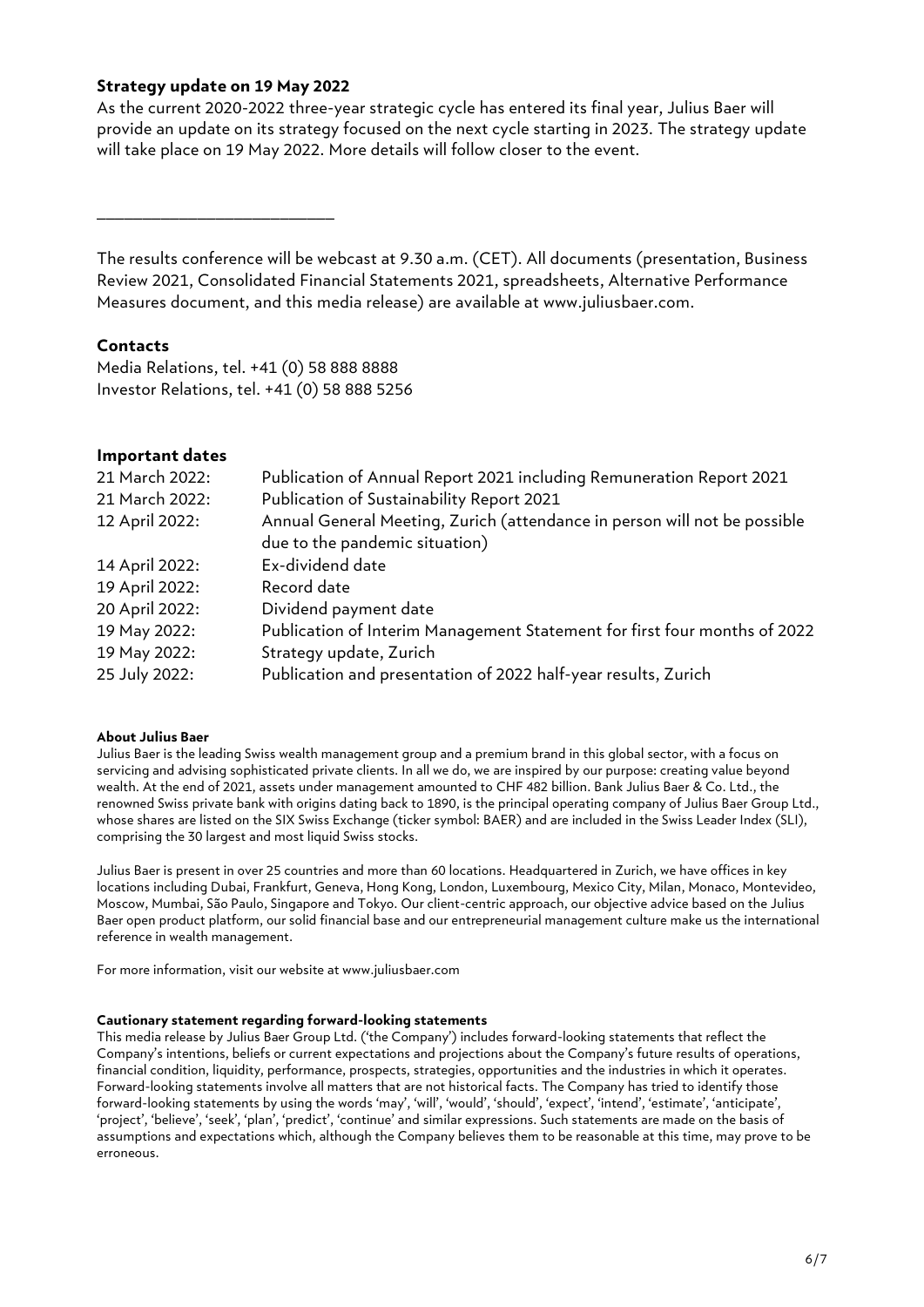These forward-looking statements are subject to risks, uncertainties and assumptions and other factors that could cause the Company's actual results of operations, financial condition, liquidity, performance, prospects or opportunities, as well as those of the markets it serves or intends to serve, to differ materially from those expressed in, or suggested by, these forward-looking statements. Important factors that could cause those differences include, but are not limited to: changing business or other market conditions, legislative, fiscal and regulatory developments, general economic conditions in Switzerland, the European Union and elsewhere, and the Company's ability to respond to trends in the financial services industry. Additional factors could cause actual results, performance or achievements to differ materially. In view of these uncertainties, readers are cautioned not to place undue reliance on these forward-looking statements. The Company and its subsidiaries, and their directors, officers, employees and advisors expressly disclaim any obligation or undertaking to release any update of or revisions to any forward-looking statements in this media release and any change in the Company's expectations or any change in events, conditions or circumstances on which these forward-looking statements are based, except as required by applicable law or regulation.